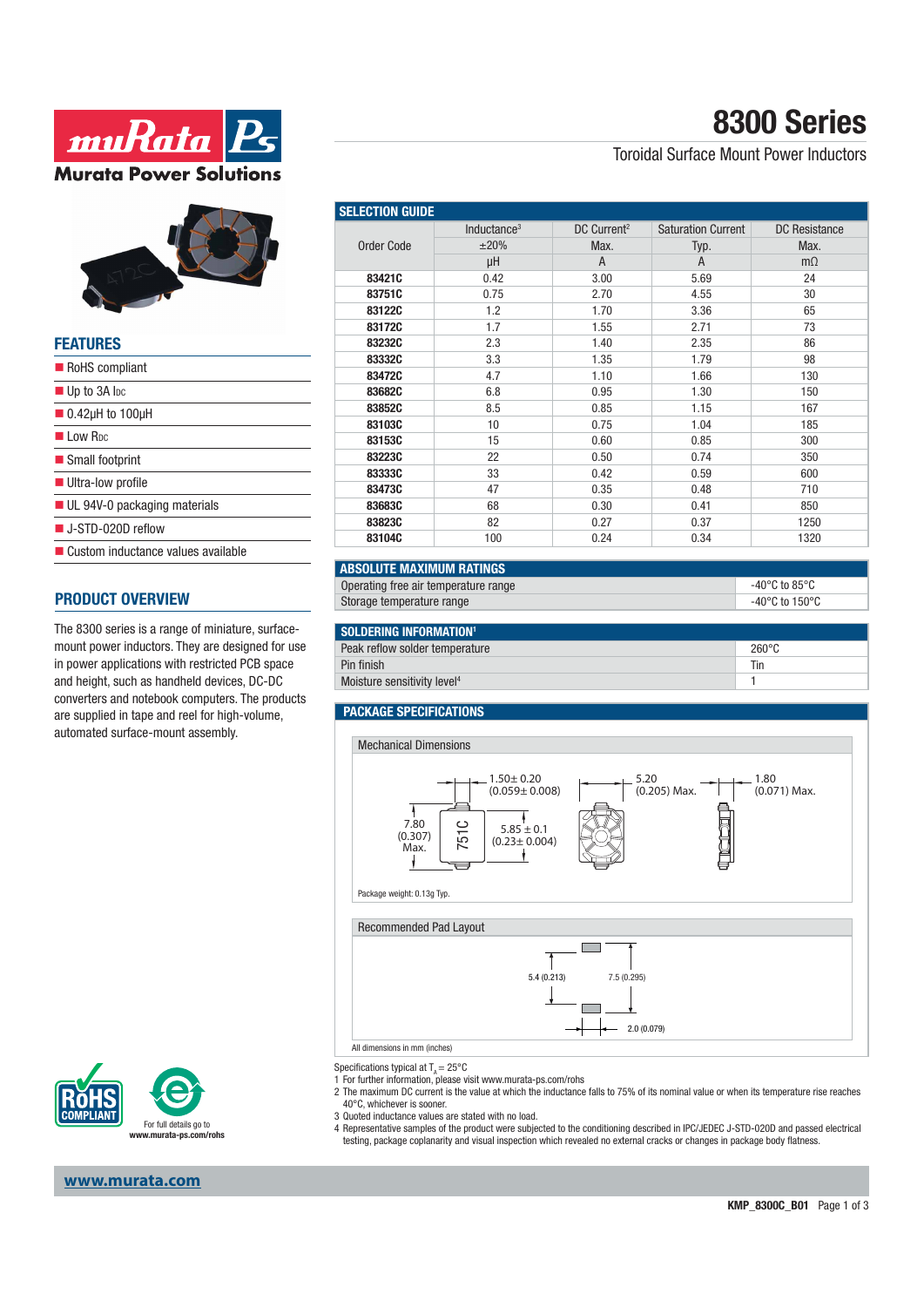## **muRata Ps** Murata Power Solutions

## **8300 Series**

Toroidal Surface Mount Power Inductors